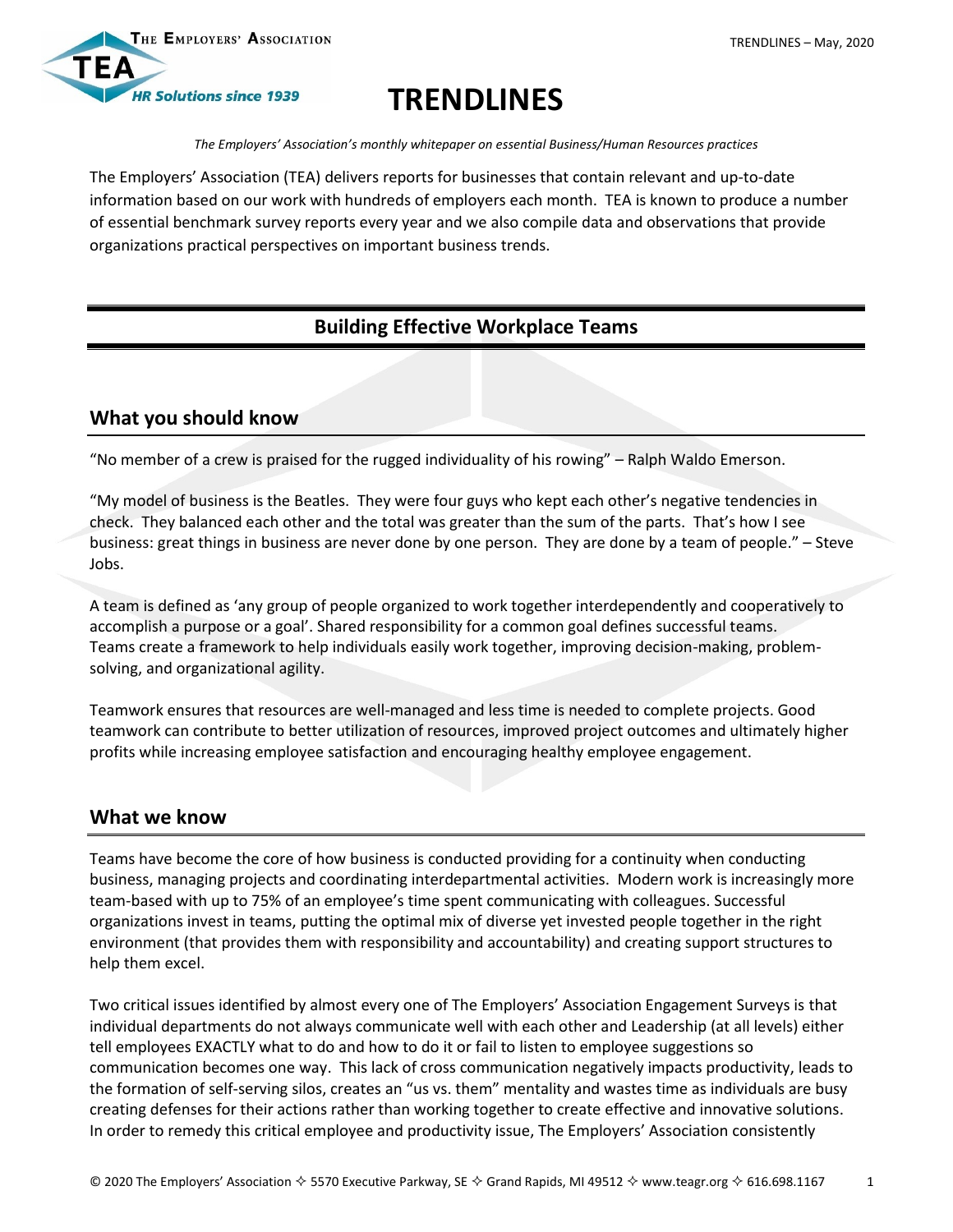recommends the use of cross functional teams (designed and developed intentionally AND provided with the appropriate tools, training and resources to make them work).

Companies have recognized the need, benefits and efficacy of having and using Teams to the extent that offices are often organized in pods of team members to increase interaction, communication and efficiency. Teams have become such a critical part of an organization's functioning that experienced champions are frequently hired specifically to manage their efforts, activities and interactions. Project managers know that team member cooperation boosts productivity and enables projects to run smoother, helps project teams anticipate and overcome obstacles and speeds up the achievement of assigned or established targets.

#### **What it means**

Some of the critical benefits of fully embracing and incorporating teams into an Organization's culture and fabric would include (but are not limited to) the following. Effective Teams:

- 1. **Promote Creativity** People generate an environment of creativity when they work together. Creativity happens naturally when there is brainstorming and a mutual sharing of ideas. Each team member provides a unique set of perceptions and ideas providing synergies for completing projects and should be encouraged to contribute.
- 2. **Encourage Risk-Taking** –Taking risks can improve projects and shorten time lines. Working as a team encourages risk-taking because it minimizes individual risk (which might create potential personal and professional consequences of failure) replacing it with shared risk. Functioning as a team, there is support from other members in case things fall apart. The knowledge that everyone wins if you succeed and if there is a problem everyone shares the responsibility and will work together to find a solution increases the willingness to take more risk.
- 3. **Help to Improve Conflict-Resolution Skills** A team is made up of unique individuals. This diversity helps in project success but can also lead to disputes. Project managers, team leaders and team members must step in to resolve the conflicts that, in most cases, will not involve senior management. Building conflict resolution skills in this way (within a "safe" environment that was established when the team was formed) helps others in the unit do the same.
- 4. **Build Trust** Teamwork requires close interpersonal relationships that can only be built by trusting each other. With trust, team members feel free to share ideas. Trust within a team gives team members the space to support and encourage each other. A trusting relationship leads to high productivity – an environment of suspicion or distrust will destroy most of the potential good that a team can provide.
- 5. **Bring Together Diverse Strengths** Teamwork takes advantage of individual strengths. One team member may be good at planning, another might be talented in coordinating while someone else is good at creative thinking. The synergistic whole is greater than the sum of the individual parts. When you bring together various strengths, this can lead to more successful project outcomes. Each member brings their talents to the table AND each table must be expected to recognize and engage the diversity represented within the team.
- 6. **Increase Accountability** There are days when you do not feel like giving it your all when working alone. Working on a project as a team helps you feel more needed and accountable. It is the informal peer pressure – the feeling that you do not want to let your colleagues down – that keeps team members "on their game" all day long. When you are working with people you respect, you do not want to disappoint them (and do not expect them to disappoint you).
- 7. **Increase Project Momentum** Teams speed up projects and shorten overall time lines. Teams allow for concurrent activities to take place where an individual has to do things sequentially. Additionally, individuals may not have all of the skills required to successfully complete a project. With the right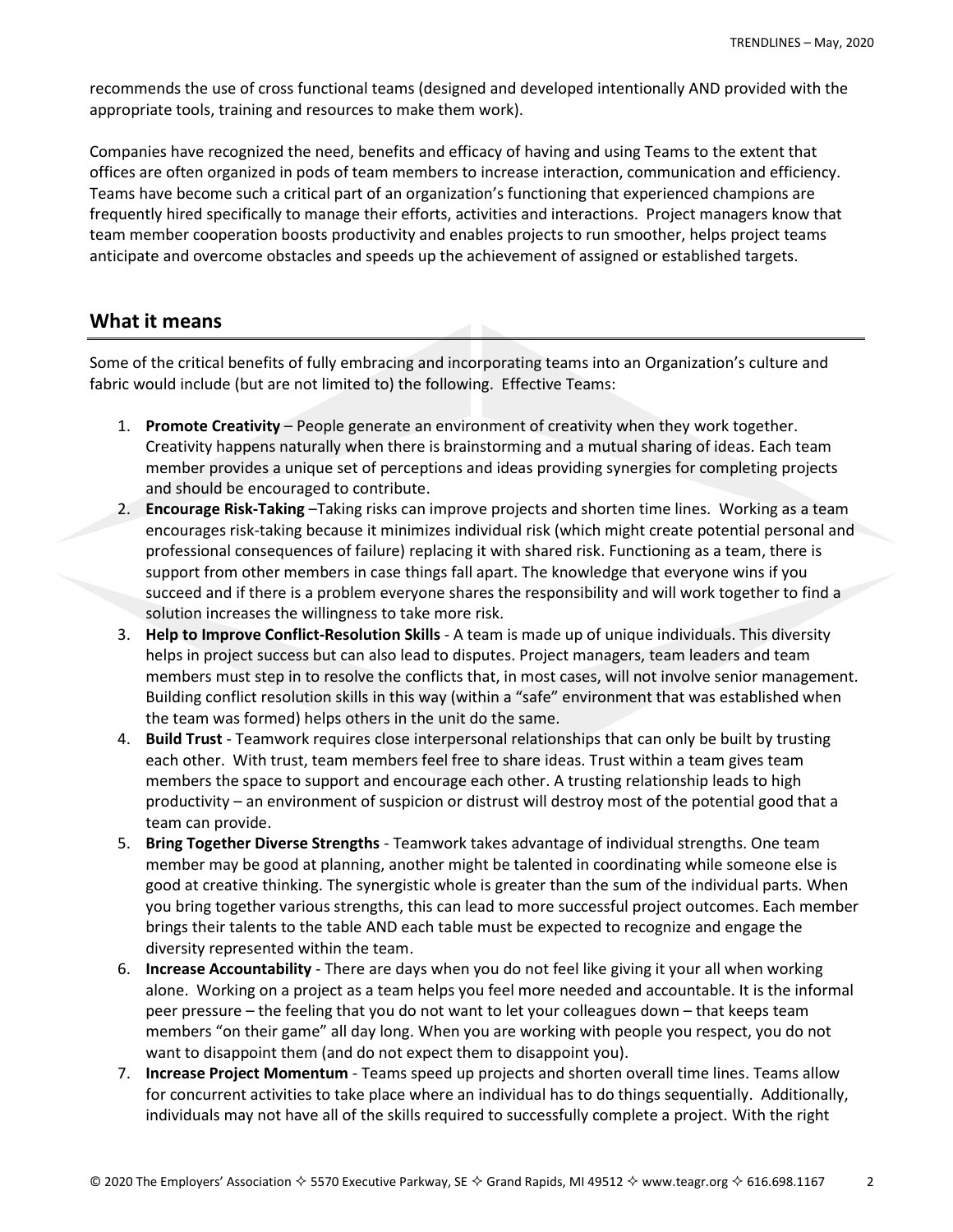people, and the right attitudes (experience and personality strengths), deadlines that seemed insurmountable are suddenly achievable.

8. **Identify Solutions to Complex Problems** – Unexpected, unanticipated and complex problems are encountered in throughout the accomplishment of a project. Teamwork brings different skills to work together to better generate an acceptable outcome. Again, a synergy of different perspectives and talents will provide simple solutions to complex problems AS LONG AS the team has been provided the tools and training to engage all members of the team and to act when needed (rather than overthinking the problem to the point that a solution is never found).

#### **What you can do**

Every project is different so each team will be unique. The composition of all teams are essentially the same, however, as are the expectations and desired results. The design of a fully functioning team is achieved by:

- 1. **Accurately defining the goals and objectives of any project that requires a team.** Generate a Scope of work that clearly defines project requirements, expectations, scope of responsibility and timeframe so that anyone can understand what needs to be accomplished.
- 2. **Identifying the critical functional areas necessary to successfully complete the project.** Which areas are necessary to represent all of the critical functions needed to successfully accomplish the objective? Identify stakeholder groups to create the most "buy in" to any solution that is developed then develop the team "on paper" (without identifying the names of those representing the functional areas) before creating it in practice.
- 3. **Obtaining a resource from each of the critical functional areas.** Requesting a resource from the management of a specific function builds buy in from that management and helps cross functional understanding of a project. Make sure that the "suggested member" has knowledge that will be helpful and the required personality attributes that they can realistically make a contribution.
- 4. **Identifying personality traits and characteristics that compliment rather than conflict with or mirror each other when building a team.** All teams need leaders, "doers," researchers and "questioners" to vet their solutions prior to implementation. A team of "leaders" may not have the resources (or patience) to investigate, implement and follow-through a solution while a team of "researchers" may not have the initiative to implement a plan.
- 5. **Assigning a Project Leader to oversee all activities and resources.** The project manager is responsible for the overall project delivery and the management of the team resources. Make sure that the Manager is equipped to lead and facilitate discussion within the team, encourage all members to participate and is capable of sharing the credit for a job well done (or assuming the blame for shortcomings that must be corrected).
- 6. **Identifying a Project Sponsor.** A project sponsor is an individual in a senior leadership positon and acts as the line of communication between the team and upper management when necessary. The project sponsor is also a mediator or tie breaker when a team cannot reach consensus on a critical issue but should not be the "my way or else" vote should a team put together several workable solutions.
- 7. **Empowering the team.** Allow a team to work independently to make critical decisions and develop project directives (within realistic guidelines that should be detailed prior to letting the team work) without the approval of upper management.
- 8. **Training team leaders and team members in the tools they need to function well within a team setting.** Some necessary trainings are, Effective Teams, Risk Management, Mediation and Negotiation, Project Management and Project Scheduling. An effective team must identify a problem, determine what needs to be changed (and why), gather information about current and past practices, discuss and draw out discussion from fellow team members, formulate a workable plan (including the negotiations to refine and enhance the idea) then take intentional action to put the plan in motion (while